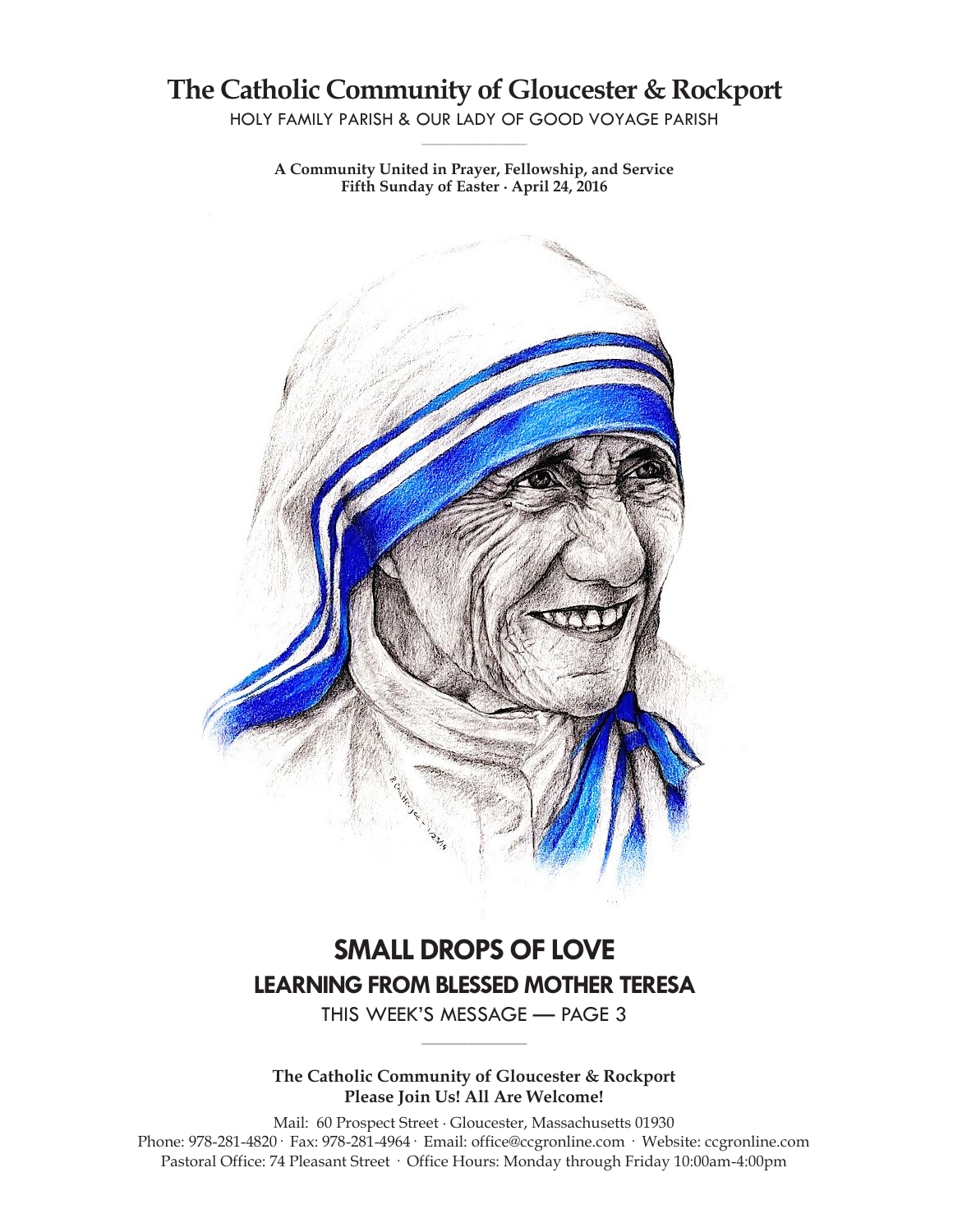## **YOUTH FAITH FORMATION**  $\frac{1}{2}$  ,  $\frac{1}{2}$  ,  $\frac{1}{2}$  ,  $\frac{1}{2}$  ,  $\frac{1}{2}$  ,  $\frac{1}{2}$  ,  $\frac{1}{2}$  ,  $\frac{1}{2}$  ,  $\frac{1}{2}$  ,  $\frac{1}{2}$  ,  $\frac{1}{2}$

# **FIRST HOLY COMMUNION 2016**



*On behalf of the Catholic Community of Gloucester & Rockport at Holy Family Parish and Our Lady of Good Voyage Parish Father Jim congratulates the following young disciples who received their First Holy Communion during this Easter Season.*

| Abigail Aiello          | Sophia Ferrara        | Lana Levesque         |
|-------------------------|-----------------------|-----------------------|
| Lukas Albano            | Teyah Fleming         | Nathan Loiacano       |
| Macen Andersen          | Kameron Francis       | Skye Maimone          |
| Alexis Athanas          | Sean Frontiero        | Carly Mannino         |
| Cassidy Bolcome         | <b>Hobey Greaves</b>  | Alexandra Morgan      |
| Austin Bouchie          | Joseph Gucciardi      | <b>Thomas Nelson</b>  |
| Ella Brown              | Talia Harrington      | Bianca Oliver         |
| Sean Buckley            | Jacob Harris          | Ashlyn Orlando        |
| Jack Caputo             | Kathryn Hautala       | Cali Powers           |
| Emma Carrapichosa       | Nicholas Hautala      | Nicholas Ranaldi      |
| Isabella Cassettari     | Ava Hovis             | Dylan Rockford        |
| Laila Ciaramitaro       | Louis Iacono          | Lexis Salah           |
| Jackson Cody            | Rafael Jabba          | Samuel Sanfilippo     |
| Ava Coelho              | Logan Jones           | James Sanfilippo      |
| James Cooke             | Brett Johnson         | Bianca Sarofeen       |
| Martina Cracchiolo      | Jarred Johnson        | Lilliana Sclafani     |
| Thomas Cribbs           | Lucas Johnson         | Jack Silveria         |
| Sofia Crivello          | Candace Kastanopolous | Alexia Spano          |
| Desiree DiMino          | Samuel Kastanopolous  | <b>Brooke Tavares</b> |
| Thomas Dort             | Devin Kobs            | Juliana Viviano       |
| <b>Anthony Doucette</b> | Aidan Lambert         | Kate von Lossnitzers  |

## **THANK YOU!**

Under the guidance of Betsy Works and our team of dedicated catechists and volunteers, these sixty-three young disciples have prayed, studied, and grown together in prayer, fellowship, and service during the past seven months. They have been well-prepared to receive the Body & Blood of our Risen Lord for the first time. Our young fellow parishioners wish to thank their parents, families, and friends for their love, prayers, and support. In particular, they wish to express their appreciation to those who helped with their formation: Father Jim Achadinha, Mary Duran, Amy Greaves, Jean Madruga, Mary Ellen McLeod, Marie Orlando, Nancy Rose, Deb Salah, Annette Spanks, and Betsy Works. As their spiritual journey continues, please pray for all of our young disciples, their parents, and families so that they will continue to grow in faith, hope, and love; and that they will continue to join us for Mass! Please also pray in sincere thanksgiving for our pastoral team and for our dedicated volunteers who made these celebrations possible. Thank you! May God bless you and your families! Alleluia! Alleluia!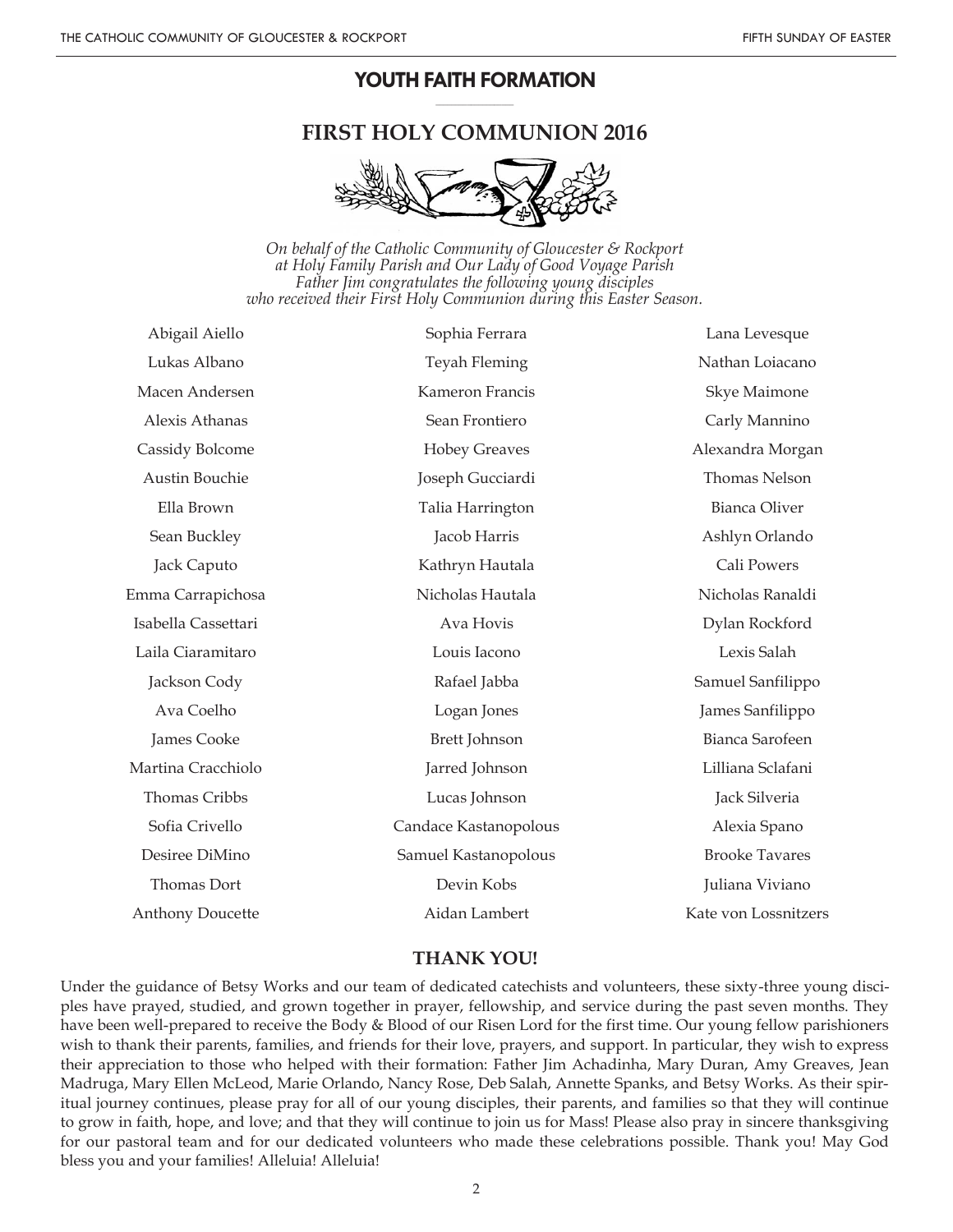#### **THE LEGION OF MARY \_\_\_\_\_\_\_\_\_\_\_\_\_\_\_\_\_\_\_\_**

# **CROWNING OF THE BLESSED VIRGIN MARY Saturday, May 7th at 3:15pm· Saint Ann Church**

All are welcome to join Father Jim and the Legion of Mary for the Catholic Community of Gloucester & Rockport's Annual May Crowning of the Blessed Virgin Mary on Saturday, May 7th in Saint Ann Church. We will begin our celebration of the Blessed Virgin Mary at 3:15pm by praying the Holy Rosary. At 4:00pm, Father Jim will celebrate a Mother's Day Mass for Families that will include the crowning of Our Blessed Mother.

All parishioners, friends, and guests of the Catholic Community of Gloucester & Rockport are invited to join us for this special afternoon of prayer and devotion! For more information, please see Father Jim or contact Joan Foster at ajay7verizon.net or leave a message with the parish office at 978-281-4820. Please join us in honoring Our Blessed Mother! All are welcome!

## **MAGNIFICAT: MARY'S SONG OF MERCY A Day of Prayer & Reflection Saturday, May 14th· Begins with Mass at 8:00am**

All are invited to join the Legion of Mary and its spiritual director, Cliff Garvey, for "Magnificat: Mary's Song of Mercy" on Saturday, May 14th at Saint Anthony Chapel. During this four hour mini-retreat, we will explore the meaning and spiritual significance of the Magnifact (see Luke 1:46-55), Our Blessed Mother's beautiful hymn of praise and thanksgiving, and its message of humility, love, and mercy. This special day of prayer and reflection will proceed according to the following schedule:

Holy Mass at 8:00am

Morning Prayer & Reflection at 9:00am

Eucharistic Adoration & Rosary at 10:00am

Daytime Prayer & Reflection at 11:00am

Angelus & Closing Prayer at 12:00pm

Throughout the morning, there will be scheduled breaks and also time for faith sharing, fellowship, and refreshments. Coffee, tea, and bottled water will be available throughout the morning. And after closing prayers, a light lunch will be served. Although there is no registration fee for this event, a free will donation will be collected during the celebration of Mass. Also, please note that there will be no morning Mass at Saint Ann Church on Saturday, May 14th.

If you would like to join the Legion of Mary for this special day of prayer and reflection, please contact Cliff Garvey at 978-281-4820 or cgarvey@ccgronline.com by Thursday, May 12th so that we can plan adequately for enough food and drink. Please join us! All are invited! All are welcome!

#### **THIS WEEK'S MESSAGE \_\_\_\_\_\_\_\_\_\_\_\_\_\_\_\_\_\_\_\_**



## **SMALL DROPS OF LOVE LEARNING** *from* **BLESSED MOTHER TERESA** By Gerard Thomas Straub

Mother Teresa said: "We cannot do great things in this world; we can only do small things with great love." She urged us to be "faithful in small things because it is in them that your strength lies...Do not think that love, in order to be genuine, has to be extraordinary. What we need is to love without getting tired."

What she was saying is that the formula for becoming more fully united with God is to love, beginning with small acts of love which will not exhaust us, and that the easiest way to do this is by concentrating on the small, everyday things of our daily life and being open to manifesting small acts of love with every person and in every situation we encounter. In time, our small acts of love will increase, both in number and size, as love becomes more self-emptying and more inclusive.

Mother Teresa told her sisters that performing one small act of loving after another begins to make a difference. "How does a lamp burn?", she asks, "Through the continuous input of small drops of oil...My daughters, what are these drops of oil in our lamps? They are the small things of daily life: faithfulness, punctuality, small words of kindness, a thought for others, our way of being silent, of looking, speaking, and of acting. These are the true drops of love." Each of us can bring light into the world through our tiny but continuous drops of love. There is no other way for the darkness to be defeated.

## **A DAILY PRAYER**

By Blessed Mother Teresa of Calcutta

Dear Jesus, help me to spread your fragrance everywhere I go. Flood my soul with your spirit and love. Penetrate and possess my whole being so utterly that my life may be only a radiance of you. Shine through me and be so in me that every soul I meet may feel your presence in my soul. Let them look up and see not me but only you. Dear Jesus, stay with me, that I may shine as you shine, and so be a light to others. Amen.

*From: Thoughts of a Blind Beggar: Reflections from a Journey to God*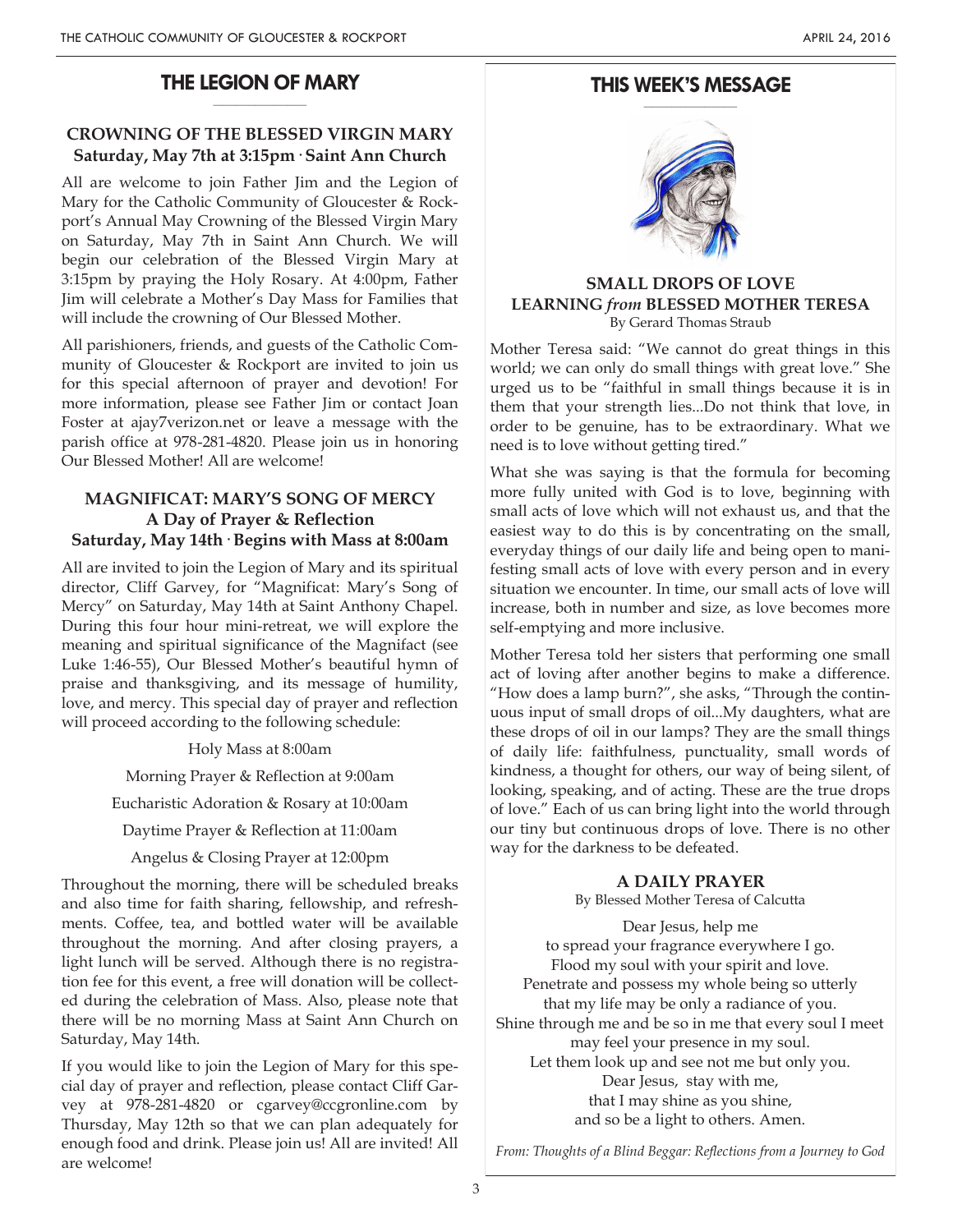#### **PRAYER, FELLOWSHIP & SERVICE \_\_\_\_\_\_\_\_\_\_\_\_\_\_\_\_\_**

# **THE HOLY ROSARY Monday Through Saturday After Daily Mass**

All are invited to join us every morning immediately after our 8:00am Daily Mass as we pray the Holy Rosary. By praying the Rosary, we grow closer to our Risen Lord by meditating on the mysteries of his life, death, and resurrection; and we grow closer to our Blessed Mother by asking for her intercession for ourselves, our parishes, and our troubled world. All are welcome!

# **OUR LADY OF GOOD VOYAGE OUR LADY'S GUILD SPRING FAIR Saturday, April 30th· Our Lady's Hall**

All are invited to join Our Lady's Guild for its annual Spring Fair on Saturday, April 30th from 9:00am until 1:00pm in Our Lady's Hall. Highlights include our famous fried dough breakfast, a linguiça & hot dog lunch, and fun activities for children! Sale tables at this year's fair include baked goods & fudge, jewelry, religious items, and the general store. We'll also have raffles (including a bountiful basket of wine, cheese, and crackers)! Donations and volunteers are always welcome! For more information about the Spring Fair, please contact Joyce Lacerda at 978-283- 3465 or Jean Madruga at 978-281-1992. All are welcome!

# **SAINT VINCENT DE PAUL SOCIETY Help Us Help Others!**

The Saint Vincent de Paul Society is an international organization dedicated to responding to any request from any person or family in need. Here on Cape Ann, we work from Holy Family Parish and Our Lady of Good Voyage Parish to serve the poor and needy on Cape Ann. During the winter months, our "Clothes Closet" is open only on Saturdays from 10:00am until 1:00pm. In addition, our Food Pantry is stocked with non-perishable foods. Donation baskets are located at the entrances of our churches. The Food Pantry needs the following items:

Canned Chicken or Ham· Chicken or Tuna Helper Mayonnaise· Instant Potatoes· Canned Stew Pancake Mix & Maple Syrup· Chef Boyardee Peanut Butter & Jelly· Jarred Pasta Sauce Canned Tuna· Crackers· Canned Juice

Donation envelopes are also located at the entrances of our churches and can be placed in the offertory basket or mailed to the parish center. Checks should be made payable to the Saint Vincent de Paul Society. Meetings are held on the second Wednesday of each month at 7:00pm. New members and volunteers are always welcome! For more information, please contact Annette Kennedy at 978-283- 1268 or Harry Miller at 978-281-2701. For assistance, please contact the Saint Vincent de Paul Society Hotline at 978- 281-8672. Thank you for your ongoing generosity!

#### **YOUTH FAITH FORMATION \_\_\_\_\_\_\_\_\_\_\_\_\_\_\_\_\_\_\_\_**

# **MOTHER'S DAY MASS FOR FAMILIES Saturday, May 7th at 4:00pm· Saint Ann Church**

In the Gospel of Matthew, Jesus says: "Let the little children come to me, and do not stop them; for it is to such as these that the kingdom of heaven belongs (Mt 19:14)." In response to the Lord's call, all parents, grandparents, godparents, and children of all ages are invited to join Father Jim for our Mother's Day Mass for Families on Saturday, May 7th at 4:00pm in Saint Ann Church.

During Mass, Father Jim will offer a special homily about Our Blessed Mother and Mother's Day; and also offer a special blessing for all families and children. In addition, those who gather for this Mass for Families will join the Legion of Mary in the Annual May Crowning of the Blessed Virgin Mary. This celebration will be a beautiful way to honor Our Blessed Mother and all mothers!

As our Mother's Day Mass for Families approaches, let us reaffirm that Mass is our class! Jesus is our teacher! And every family that joins us is a gift from God! For more information, please contact Father Jim at 978-281-4820 or frjim@ccgronline.com. Please spread the word! Please join us! All are invited! All are welcome!

# **PASTOR'S NOTE CALLING ALL YOUNG DISCIPLES**!

As we continue to reimagine and rebuild our youth faith formation programs, it is important to remember that all children and teenagers are called to participate in the life of our parishes: as altar servers (both boys and girls), as greeters, and as singers and instrumentalists in our youth choir and music ministry (see below). These activities are real ministries and faith formation opportunities for children of all ages to gather for worship; to learn about the teachings and traditions of the Church, and to live their faith in a true spirit of prayer, fellowship, and service. For more information, please see Father Jim or contact Betsy Works at bworks@ccgronline.com or 978-281-4820. All are invited! All are welcome! Please join us!

# **YOUTH CHOIR & MUSIC MINISTRY Tuesdays at 5:00pm· Saint Ann Church**

The Catholic Community of Gloucester & Rockport's Youth Choir & Music Ministry meets for practice and rehearsal every Tuesday afternoon at 5:00pm in Saint Ann Church. Participating in this important ministry and program is a great way to make new friends, participate in the life of our parishes, and learn about the Church's long tradition of praying through music! New members are always welcome! For more information, please contact Patricia Natti at pnatti@comcast.net or leave a message by calling our pastoral office at 978-281-4820. Please join us! All are invited! All are welcome!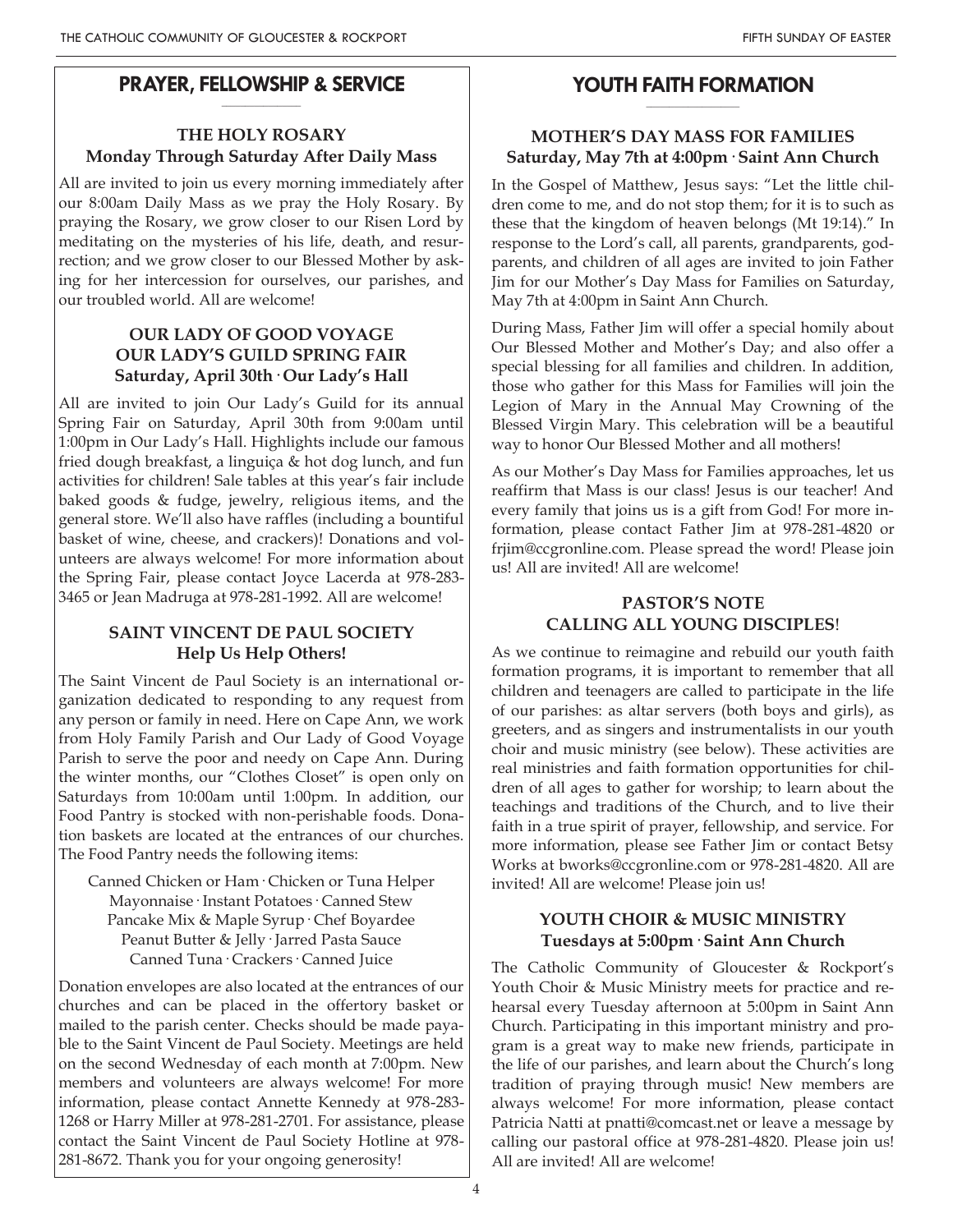#### **OUR LADY OF GOOD VOYAGE PARISH \_\_\_\_\_\_\_\_\_\_\_\_\_\_\_\_\_\_\_\_**

# **CROWNING FEAST OF THE HOLY SPIRIT Monday, May 9th through Sunday, May 15th Our Lady of Good Voyage Church & Hall**

All are invited to join Father Jim, Our Lady of Good Voyage Parish, and the Catholic Community of Gloucester & Rockport in celebrating our Annual Crowning Feast of the Holy Spirit from Monday, May 9th through Pentecost Sunday, May 15th.

Crowning Week will begin on Monday, May 9th in Our Lady's Church when the crown is entrusted to this year's Imperator, Bart Piscitello, and his wife, Mary, as part of a special ceremony. The festivities will continue according to the following schedule of events:

## **Monday, May 9th**

Imperator Ceremony & Rosary in Our Lady of Good Voyage Church at 6:30pm Supper in Our Lady's Hall at 7:00pm

**Tuesday, May 10th** Holy Rosary in Our Lady's Hall at 6:30pm Supper in Our Lady's Hall at 7:00pm

**Wednesday, May 11th** Celebration of Mass in Our Lady's Hall at 6:30pm Supper in Our Lady's Hall at 7:00pm

> **Thursday, May 12th** Rosary in Our Lady's Hall at 6:30pm Supper in Our Lady's Hall at 7:00pm

> **Friday, May 13th** Rosary in Our Lady's Hall at 6:30pm Supper in Our Lady's Hall at 7:00pm

## **Saturday, May 14th**

Rosary in Our Lady's Church at 5:30pm Celebration of Mass in Our Lady of Good Voyage Church at 6:00pm Penny Sale in Our Lady's Hall at 7:00pm No Supper· Refreshments Served

#### **Pentecost Sunday, May 15th**

Celebration of Mass & Crowning Ceremony in Our Lady of Good Voyage Church at 11:45am Luncheon in Our Lady's Hall at 1:00pm

Tickets for Sunday's Luncheon are available at our pastoral offices; and also before and after we pray the Rosary each evening. For more information, please contact Father Jim at frjim@ccgronline.com or 978-281-4820.

All are parishioners, friends, and guests of the Catholic Community of Gloucester & Rockport are invited to join us for this beautiful annual celebration of the coming of God's Holy Spirit! All are welcome! Come Holy Spirit! Enkindle in us the fire of your love! Amen! Amen! Alleluia! Alleluia!

#### **PRAYER, FELLOWSHIP & SERVICE \_\_\_\_\_\_\_\_\_\_\_\_\_\_\_\_\_\_\_\_**

## **CAPE ANN CURSILLO COMMUNITY Saturday, April 30th at 5:00pm**

The Cape Ann Cursillo Community will host its next Ultreya-Potluck Supper on Saturday, April 30th in Saint John Parish Hall in Essex. Our supper will begin at 5:00pm; the Ultreya will follow at 6:00pm. Even if you have not lived a Cursillo spiritual experience, please join us! All are invited! All are welcome! For more information, please contact Albie Mitchell at 978-879-3655 or albiemitchell@me.com.

# **HOLY FAMILY WOMEN'S GUILD SPRING INTO SPRING Tuesday, May 3rd· Our Lady's Hall· 7:00pm**

On Tuesday, May 3rd beginning at 7:00pm (with a brief business meeting), the Women's Guild will welcome Karen McBain of Garden Paths Creations in Our Lady's Parish Hall. Karen and her green thumb will help us with ideas for our gardens at home and for the upcoming Strawberry Festival. All are invited to join us for this wonderful way of welcoming the spring season! Refreshments will be served!

Established in 2005, the Holy Family Women's Guild brings together women of all ages in prayer, fellowship, and service to our parish and the community. Throughout the year, the Women's Guild hosts various fundraising events and social gatherings. For more information, please contact Lydia Bertolino at 978-281-4279 or Robin Davis at 978-281-4689. All are welcome!

## **HOLY FAMILY WOMEN'S GUILD STRAWBERRY FESTIVAL Saturday, June 4th· Saint Ann Church Hall**

On Saturday, June 4th, the Holy Family Women's Guild will host its annual Strawberry Festival from 9:00am until 2:00pm in Saint Ann Church Hall. This year, the Women's Guild will honor the Gloucester Lobster Fishermen! Part of our celebration will include the sale of discarded lobster buoys (which will be painted and paired with a gift certificate). If you can donate a buoy, please contact Jane Marshall at 978-283-5111.

The Strawberry Festival will also feature handmade ceramic mugs; homemade cookies, muffins, jams, and other delicious baked goods (including our famous strawberry shortcake); along with handcrafted knitted items, notecards, and other crafts. For more information about how you can help out with this year's Strawberry Festival, please contact Janet Lucido at 978-526-1543. Please join us! All are invited! All are welcome!

**MORE NEWS & INFORMATION ONLINE!** Join us: ccgronline.com!